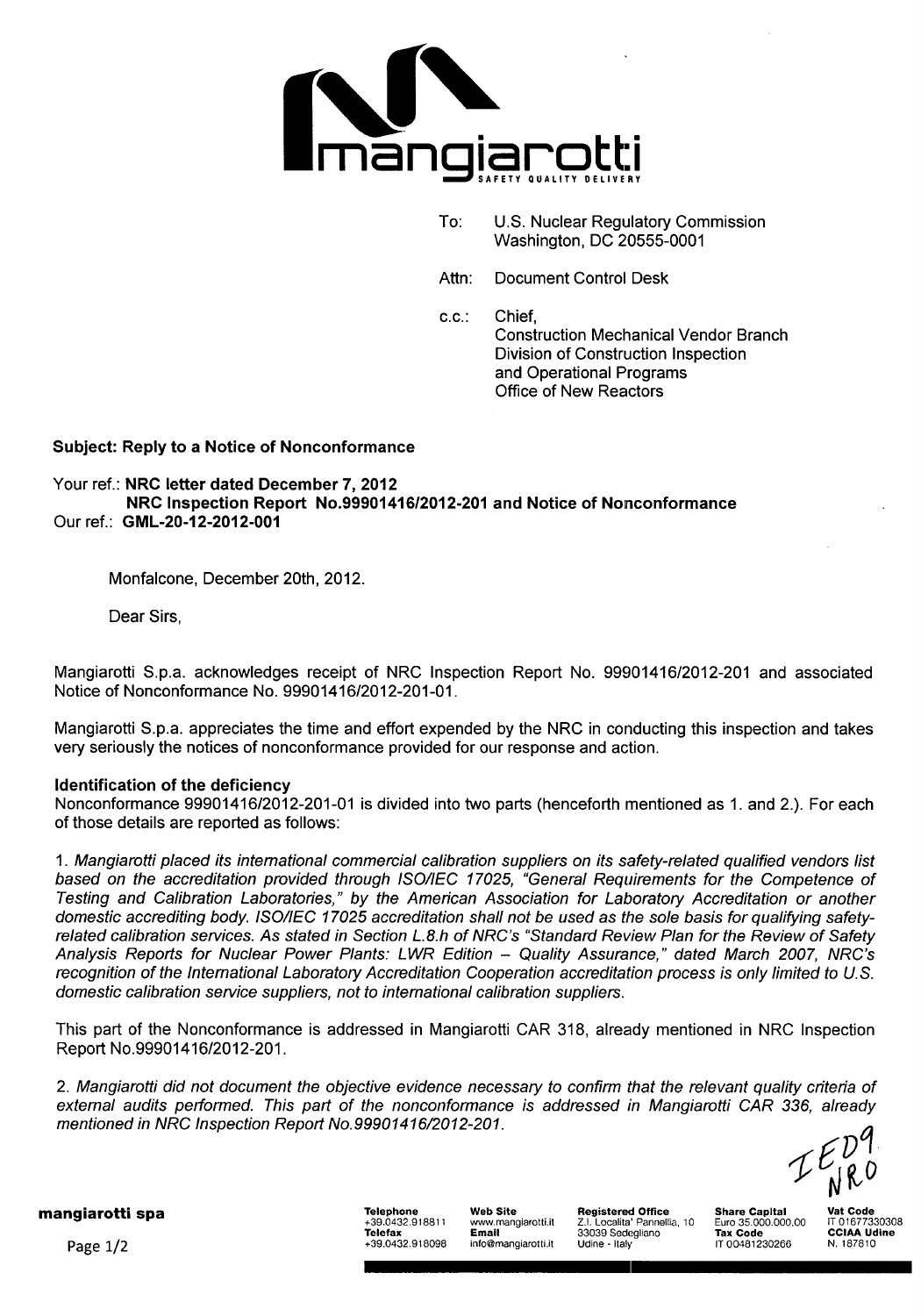

#### Reason for the non compliance

1. This part of the Nonconformance has been originated by the interpretation of the NRC REGULATORY GUIDE 1.28 paragraph C.2.b (external audits).

Mangiarotti previously interpreted that calibration laboratories certified in accordance with ISO-17025:2005 by an organization recognized by the International Laboratory Accreditation Cooperation (ILAC) Mutual Recognition Arrangement (MRA) may be used as suppliers of calibration services without survey or audit providing that the accreditation is in accordance to ANSI/ISO/IEC 17025:2005 (General Requirements for the Competence of Testing and Calibration Laboratories).

Thanks to the clarification received by NRC team during the inspection, it was definitely clarified that for non-US based calibration service suppliers it is not possible to use an ILAC accreditation as a substitute for direct auditing of the supplier to ensure adequacy of implementation of the program and additional specific requirements identified in the P0. This condition is valid until NRC will complete the recognition process of ILAC also for non-domestic calibration service provider.

2. This part of the nonconformance has been originated by the lead auditor habit of sometimes, for his convenience, writing down some paragraphs or taking notes on additional sheets of paper included in the final audit report. This means that points were properly checked, but actually they are not linked to the point on the checklist and it may take some time to trace back the link, or in some cases it may be difficult to reconstruct the audit history especially after prolonged periods or unavailability of the Lead Auditor.

#### Corrective steps that have been taken and results achieved

1. CARNo.318 was opened to address the issue.

We identified one major and two minor suppliers of calibration services linked to safety related nuclear activities under NRC jurisdiction. We already positively audited the major one and scheduled the audits for the remaining two, to take place before any new orders

# 2. CARNo.336 was opened to address this issue.

Mangiarotti conducted an indoctrination to all MG Lead Auditors to reinforce that the Audit Check List shall be properly filled-in in all its parts. We have positively reviewed the evidences of subsequent audits to check that this prescription is actually respected.

# Corrective steps to avoid further noncompliances:

1. In the next revisions of Mangiarotti Management Procedure PGE.03 "suppliers selection and assessment", specific prescription will be added addressing that non US based calibration service suppliers shall be qualified by direct audit unless or until the NRC permits otherwise.

2. The Audit Check List will be revised in order to ease the template to address the proper collections of all the evidences.

# Expected date for the conclusion of the action

As stated above, for each of the two points of the nonconformance, actions have already been started and we will complete them by the end of March 2013.

#### Conclusion

Mangiarotti S.p.a. believes this response provides sufficient information regarding corrective actions to resolve the nonconformance.

However, I stands ready to provide any additional information or clarifications necessary to satisfy any NRC's further requests of clarification.

Yours truly, Gian Marco Lupi Quality Manager Mangjarotti S.p.a.  $\frac{1}{\sqrt{2\pi}}$ 

+39.0432.918811 wwwrmangiarot i.it Z.1. Localita' Pannellia, 10 Euro 35.000.000,00 IT 01677330308

mangiarotti spa

Telefax Email 33039 Sedegliano Euro 35.000.000,00 LT 0167733030<br>Telefax Code Comail 33039 Sedegliano Tax Code CCIAA Udine<br>T 00481239266 N. 187810 Page 2/2 **120 120 120 120 130 130 130 130 130 130 130 130 140 140 140 140 140 140 140 17 00481230266 N. 187810**